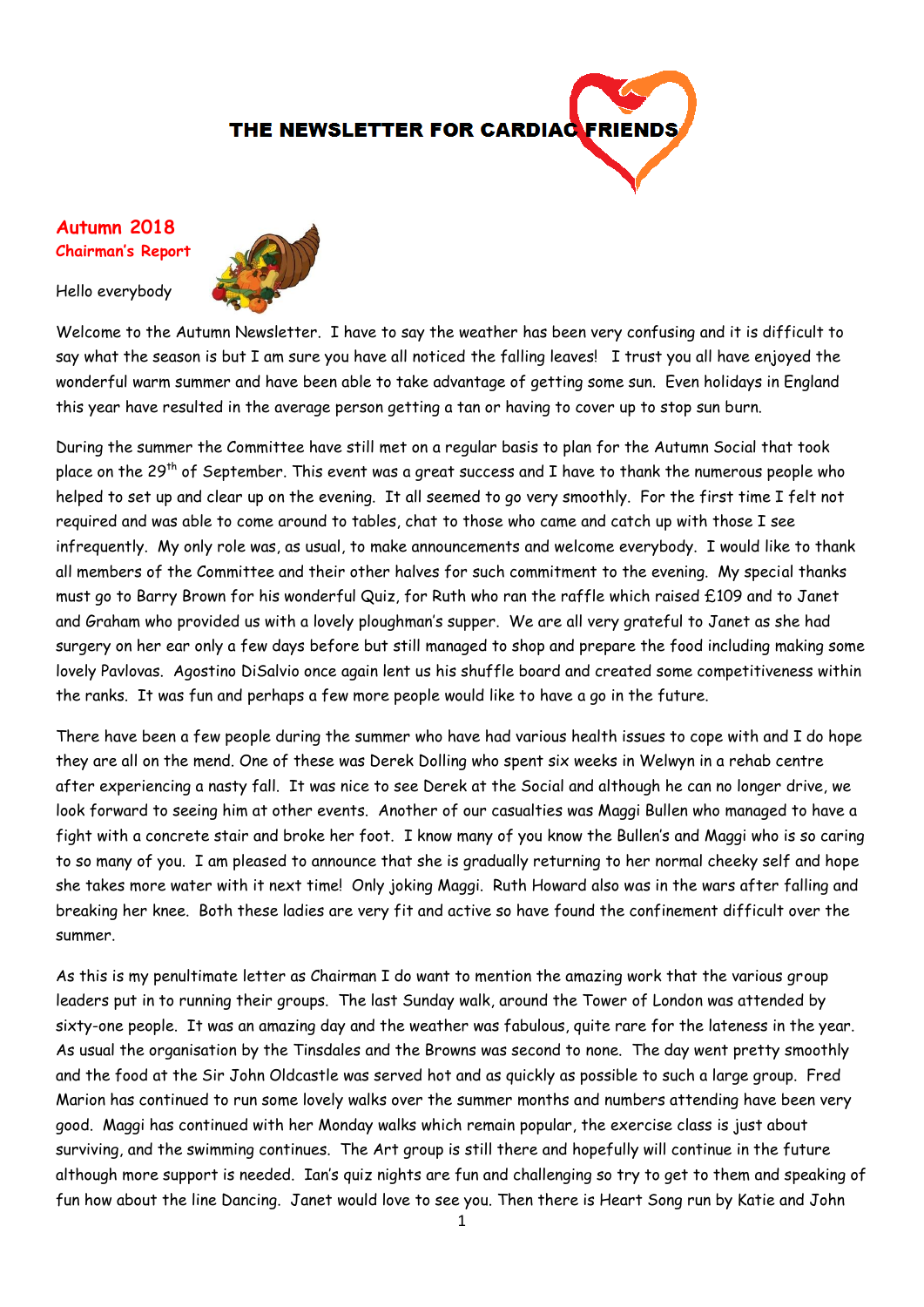Burden. This is very well attended and is certainly enjoyable and brain challenging as well as being a very healthy activity. We are also lucky to have Adam who arranged some very interesting day trips as well as some fabulous Theatre visits. Petanque took a blow this year as the pub where we hold our competitions could not do the food for the group this year, so June and Ginger had to cancel after only two sessions. Here is hoping next year will be better. More people are always welcome to join any of these groups. This is what makes Cardiac Friends so special and it is the friendships that have blossomed over the years and the activity to help all of you, that have made all the work put in worthwhile.

The last event this year will be the Christmas Party on the  $1<sup>st</sup>$  of December. As in the previous two years the party is being held at the Woodside Hall in Hitchin. Please come along and join in the fun. I look forward to seeing as many of you as possible. Please also start to put your mind to the fact a new Chairman is required from May. I have loved this role but my life has changed considerably over the past two years and I would like to stand down. I will not be leaving Cardiac Friends just not be in the hot seat. For those of you who will not be at the Christmas Party I wish you all a Happy Christmas. How sad is that!!!

#### **Jackie Quinn**

#### **Notes from the Secretary**

#### Dear Friends,

Between ill health and family commitments, not to mention the odd holiday, your committee has been at full stretch recently.

Thank you for all your kind comments about the Autumn Social. It was wonderful that so many of you came, and a shame that some had previous commitments. We must consider the date more carefully next year. I may be the face on the door, but that's the easy job. The effort and planning that goes into the catering is incredible, and, our thanks are due to Jan Willsher for it, especially this year. She was still in pain from a procedure on the Wednesday, but she ensured that the food she had planned, bought, cooked and put together was presented perfectly and her team ensured it was all laid out on time. Thank you Jan et al.

I am taking names for the Christmas Party, and the form is at the back of the Newsletter.

We have kept the cost of these events down (or nil) by drawing on our funds. They are healthy, but as most of the money was given by members who no longer attend, is it right to do this? We would welcome your comments.

I intend to resign in May 2020, so I am looking for anyone with, ideally, secretarial experience who would be willing to take over. I'd be happy to show anyone what is involved, and welcome any help, especially in March-May. It is a straightforward job if you keep on top of it.

Best wishes for the Festive Season

#### **Heather Cotton**



#### **Monday Morning Walkers**

The Monday walking group is now a slow strolling group (because of ages, new hips, knees and heart conditions) but we usually get a good turn out for a very enjoyable stroll around the countryside. We have to stay on the level with hard paths to accommodate most of the group but we again have such fun and laughter and it is so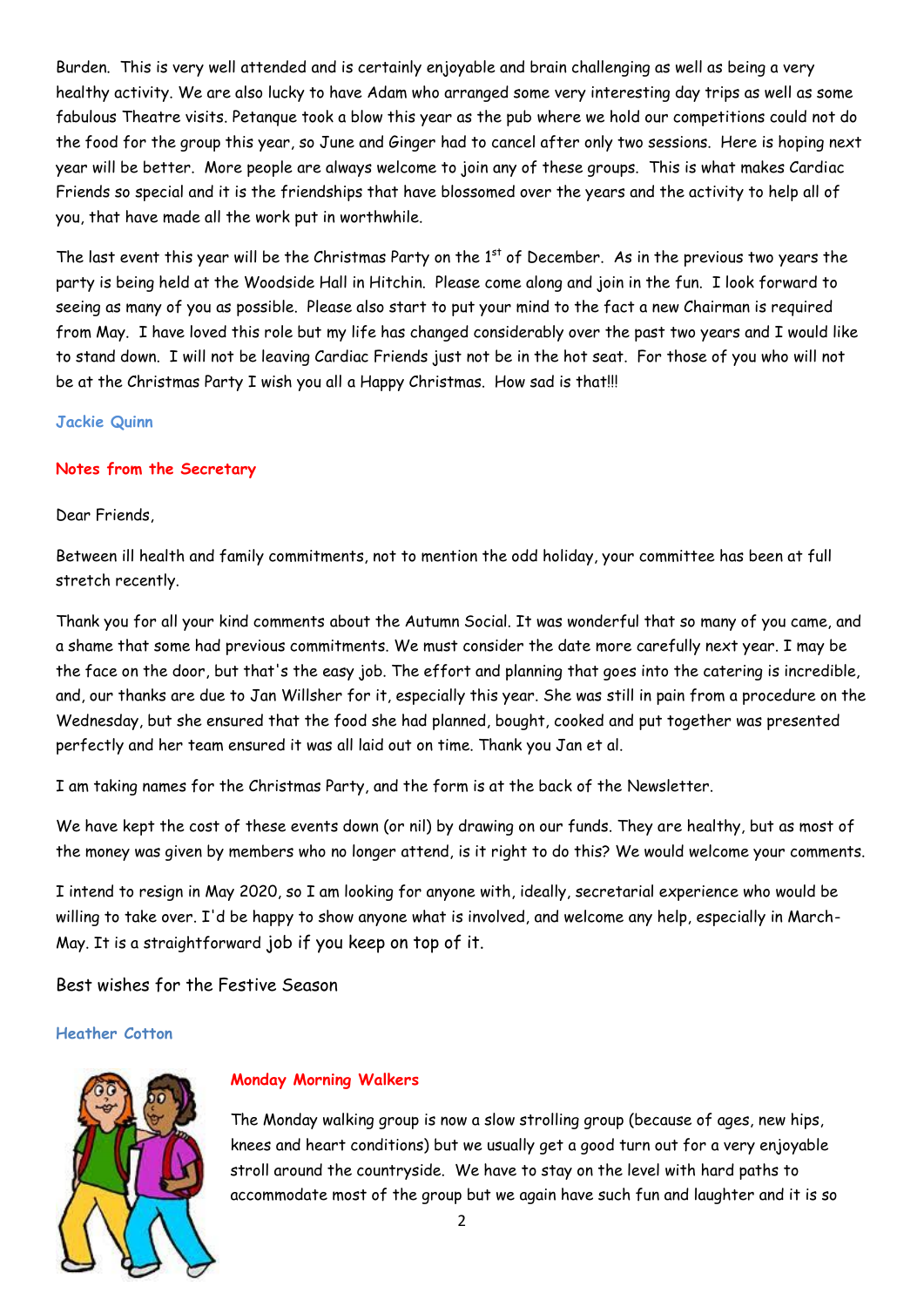important to socialise and enjoy about an hour of walking. We meet every other Monday at 10.30 am. and try to keep the walks local.

**Group** This group meets on a Tuesday morning 10-12 am, in Christchurch on Bedford Road, Hitchin. The pay as you go charge is £3.00 per session. Different art media are used- it is a self-help group, and the new group leader Mrs Muriel Davis is hoping to develop the group further. The group could do with a few more members; it is in danger of folding if more members do not come forward to join this relaxed and friendly group. Why not come along and see what goes on, and if you like it, join! For more details; email to **[muriel-davis@tiscali.co.uk](mailto:muriel-davis@tiscali.co.uk)** Tel. no: 01462 454266

#### **Tuesday Afternoon Swimmers**

The Tuesday swimming session is every other week at the Letchworth Leisure Centre meeting in the coffee shop to go into the pool just before 2 pm. If any of you hearty people would like to join us you would be most welcome as we are a very happy and friendly small group with much laughter and nattering. It was reported that this is a small group; they would really like some more Cardiac Friends to join them.

Please contact either Dave or Maggi

#### **Wednesday Walking Group**

The walks go from strength to strength, we regularly get an upper 20's turnout. I try to reintroduce walks from some years ago and where possible new walks. That is not always easy as some of our favourite pubs have closed making it difficult to find a venue to enjoy lunch after all our efforts.

Ian Druce took us on a walk over the Wimpole Estate, and Cyril walked us around Walkern both were walks we had not done for several years.

At the present I am looking forward to our walk/Ramble in Aid of 'Children In Need'. This will be our 3rd.year. It will be on Wednesday 26th.October from the 'Plume of Feathers Ickleford.

Also preparations are in hand for our Festive Walk and Lunch which will be on Wednesday 5<sup>th</sup> December and as usual at the 'Rising Sun' Hall's Green.



**The Rising Sun – Halls Green Wimpole Estate Walkabout**



#### **Exercise Group**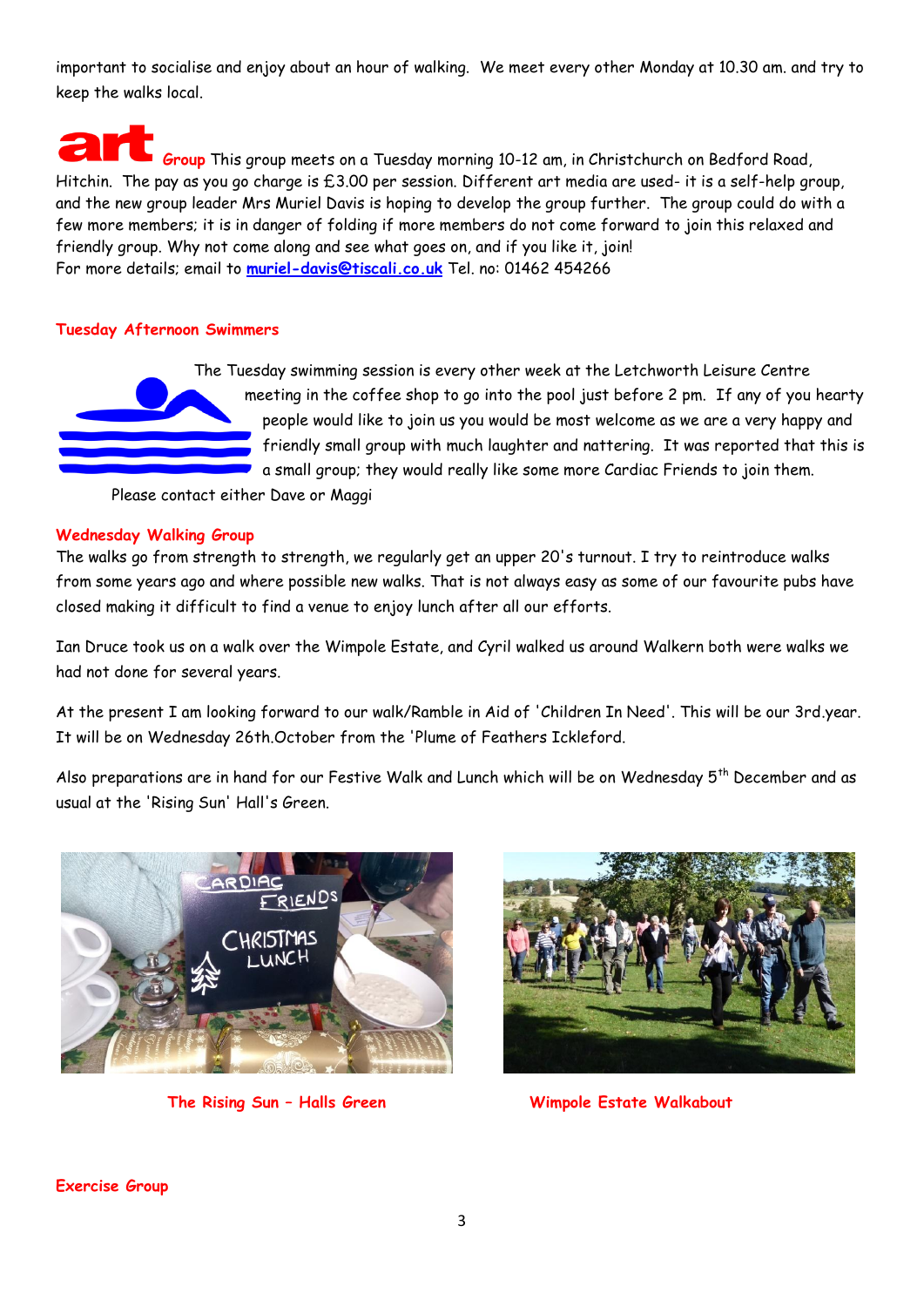I unfortunately must report that it is not looking hopeful that we can keep running as an independent group. My hopes had been raised when two new members joined us for a taster session, but they did explain they had a very busy life including regular breaks in their camper van. They enjoyed the class and had hoped to join us in October but that has not happened, so we are running on numbers that are not sustainable in the long term. We will continue until Christmas as we are but if there is no change in the situation, we will become an open group and pay directly to Stevenage Leisure using the same format as we do, now, by paying six weeks in advance. I am very disappointed by this decision, but the lifestyle of our members means this group is not for them.





The last HeartSong session was on 28th September and we were pleased to have 2 new members. It was quite a lively session. We sang two rounds, one quite complicated called appropriately Autumn Mists plus London's Burning. This one doesn't sound very challenging but when 18 people are split into four groups singing 'against' each other it's not so easy particularly if you add some actions! Well let's face it, in 1666 there were no organised fire

brigades or mobile phones so you've got to shout, point in the right direction and get people to throw buckets of water on the blaze...In calmer fashion we had a classical moment and sang In Praise of Trees to a tune from Vivaldi's Four Seasons before going nautical with a polite and respectable version of Blow the Man Down and finished with an encore of London's Burning. We could have a few more volunteer firemen/officers now.

If you would like to come to the next HeartSong session it is on **Friday 30th November, 2-4pm at Holwell Village Hall** off the A600 a few miles north of Hitchin. Don't worry, you don't have to be able to read music! C

#### **John Burden**

# **Line Dancing PRESS RELEASE!!**



Dates for Line Dancing 2019 now booked and confirmed.

Come and join us - plenty of vacancies.

We were so pleased when Mary confirmed she was willing and very happy to continue being our instructor for yet another year. On behalf of everyone in the group I would like to take this opportunity to say a big 'THANK YOU' to Mary for making our sessions

so enjoyable and looking forward for more great exercise in 2019.

Peter has kindly added these dates in the Line Dancing calendar on the Cardiac Friends web site. So do check them out.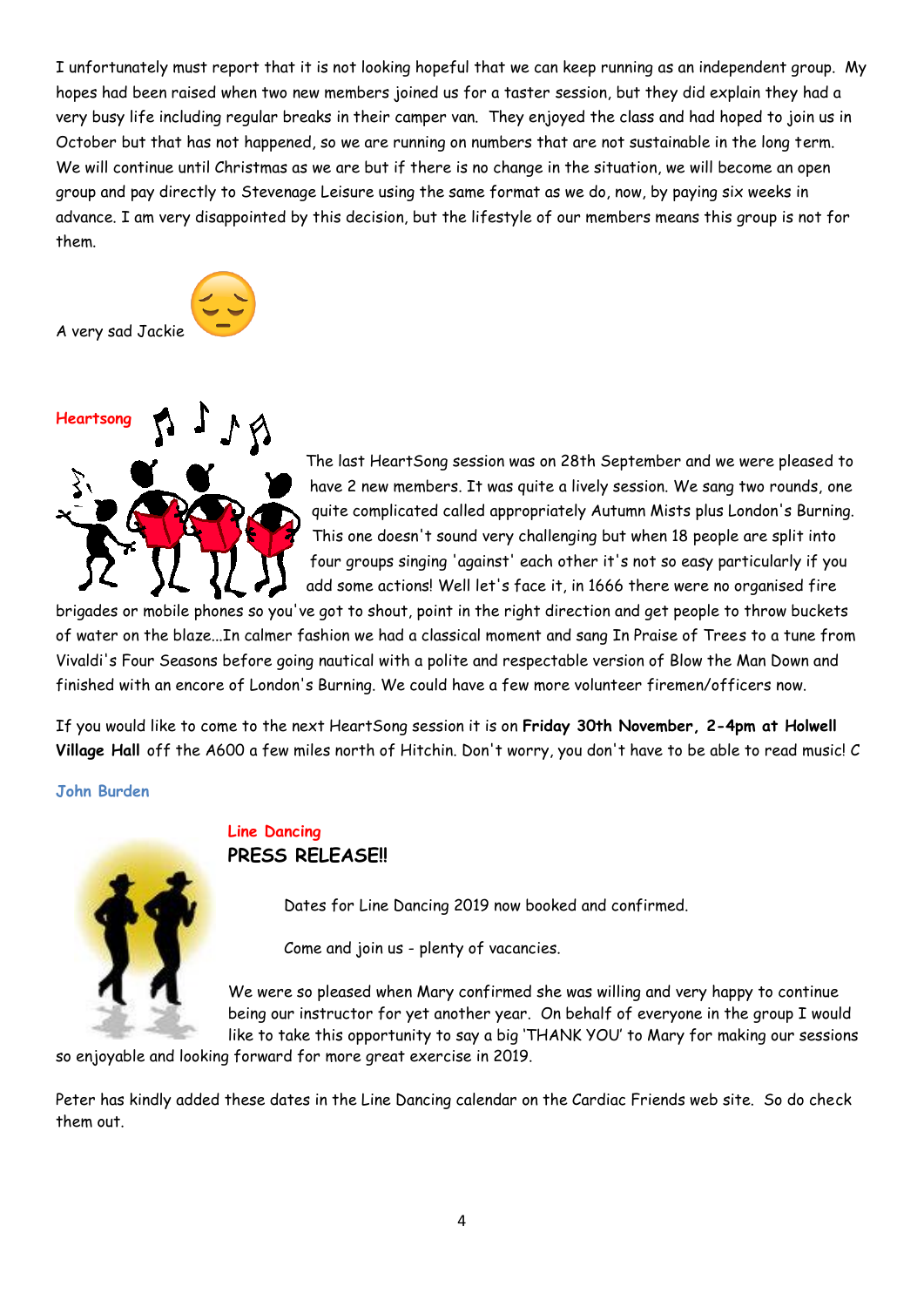We still only have 14 members as nobody new has joined us at all this year so far. I am wondering if the reason some of you are reluctant to commit to coming is because it is on a Saturday morning and worried about the cost of missing sessions. This is no problem as we only pay when we attend.

As mentioned before on many occasions, whether you are a novice or a seasoned line dancer, you will be warmly welcomed by us all.

We meet fortnightly on a Saturday morning at the Willian village hall from 10am - 12 noon at the cost of £6 per person which includes refreshments of tea/coffee and cake. **Janet Savage**:

### **London Walks**.

Since the last newsletter the Sunday London walks have held 3 more walks, the last walk of this year taking place on 7<sup>th</sup> October.

In July we did King's Cross, a quite amazing and revealing walk around the area to the north of the station itself, and one where a once derelict area has been totally transformed into modernity. Building up-market flats inside an old gasometer was just a taster!

In September we took a look at Hyde Park Corner's memorials and Kim explained how the evolution of military monuments had changed over the past 200 years from a celebration of generals to a more sombre reflection of the sacrifice of the ordinary soldier. Quite fascinating.







We rounded up this year's walks with a stroll around the Tower of London. Palace, Citadel and place of execution for the gentry, (as opposed to the gallows at Tyburn – for the ordinary citizen). We learnt of London's importance as a major port, and saw memorials to the merchant navy. The walk ended with a long look at perhaps the most iconic landmark of them all – Tower Bridge!

If anyone wants an enjoyable day out in our capital, with the services of a first-rate London Blue Badge Guide, and a superb pre-ordered meal in the Wetherspoon pub "Sir John Oldcastle", all for a modest cost email to: **[cardiacfriendswalks@outlook.com](mailto:cardiacfriendswalks@outlook.com)**

**The London Walks Team**

#### **Places of Interest**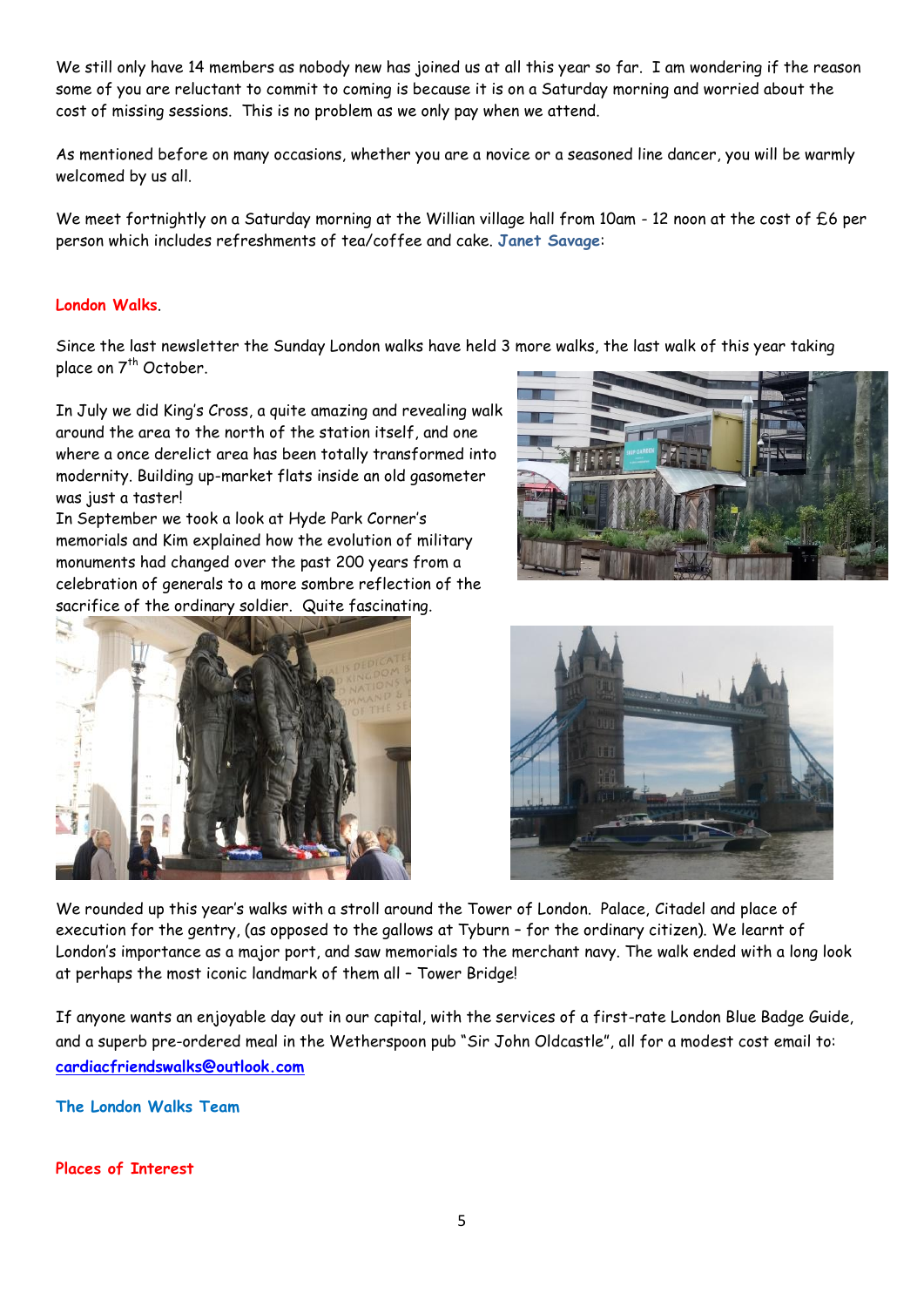Since the last Newsletter we have had another 'Places of Interest' trip. On Friday the 29<sup>th</sup> June 51 people (of which 30 were CF Members) had a wonderful trip to Stratford upon Avon. What a lovely market town with its obvious connections to William Shakespeare. The weather was excellent and a boat trip along the River Avon is just what the doctor ordered. Some preferred a stroll along the river bank (with ice cream in hand) or a walk in the town centre.

Perhaps a visit to another historic town or city is something we can include in the future.

#### **Adam Kuzminski**



**Theatre Group** 

On Monday 21st May 44 people (of which 23 were CF Members) went to the theatre in London to see the brilliant musical '42<sup>nd</sup> Street'. It was thoroughly enjoyed by all.

I will also take this opportunity to again apologise to the Members who had booked to see 'Chicago' on Wednesday 3<sup>rd</sup> October. A total of 34 people booked (of which 23 were CF Members). Unfortunately this theatre trip had to be cancelled as the Phoenix Theatre insisted that I split up one of our Group's couples to avoid a single seat being left empty. Apparently this is the Phoenix Theatre's policy. I believe that this was a completely unreasonable and unacceptable request and the trip was therefore cancelled. All cheques that I had received were either returned or shredded.

On Friday 25<sup>th</sup> January another trip is being arranged to the theatre to see a play entitled 'The Play That Goes Wrong'. This play was voted the best new comedy a few years ago and comes highly recommended by those that have seen it. There are still plenty of tickets available at £43 each. The price includes the theatre ticket (stalls) and coach travel. Why not join us?

### **Adam Kuzminski**

#### *Our Next Cardiac Friends Quiz Night.......*

...... will be on Tuesday 6th November...... on which day in the year...

1860, [Abraham Lincoln](https://en.wikipedia.org/wiki/Abraham_Lincoln) was elected as the 16th [President of United States](https://en.wikipedia.org/wiki/President_of_United_States)

1956, [Dwight D. Eisenhower](https://en.wikipedia.org/wiki/Dwight_D._Eisenhower) was re-elected President of the United States

1984, [Ronald Reagan](https://en.wikipedia.org/wiki/Ronald_Reagan) was re-elected President of the United States

1928, [Herbert Hoover](https://en.wikipedia.org/wiki/Herbert_Hoover) was elected the 31st [President of the United States](https://en.wikipedia.org/wiki/President_of_the_United_States)

...... but enough about US,

in 1494, Suleiman the Magnificent was born

November 6 is [International Day for Preventing the Exploitation of the Environment in War and Armed Conflict](https://en.wikipedia.org/wiki/International_Day_for_Preventing_the_Exploitation_of_the_Environment_in_War_and_Armed_Conflict)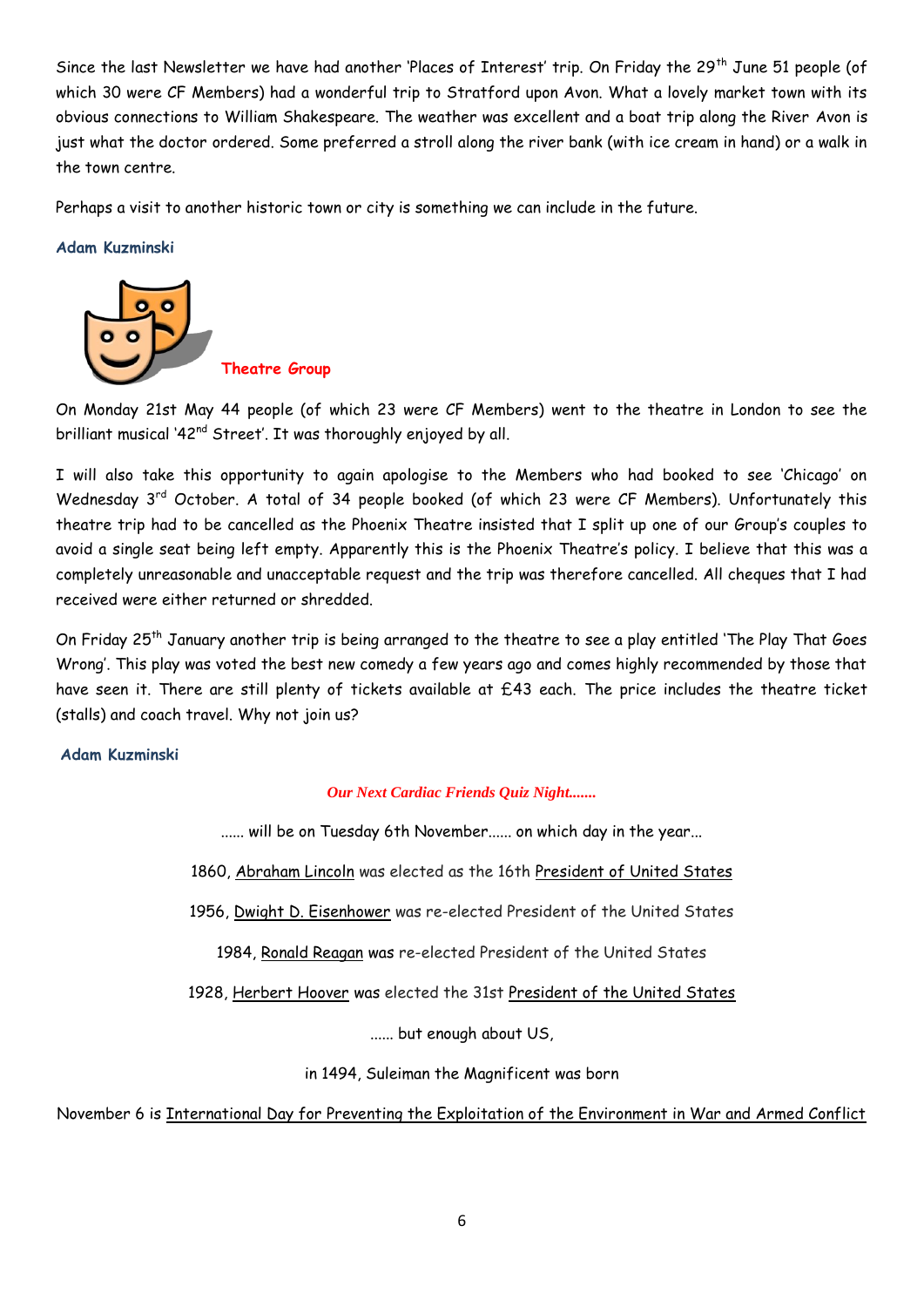and...on Tuesday 6th November 2018 our next CARDIAC FRIENDS QUIZ NIGHT takes place...

at St John and St Hughs Church Hall

Mobbsbury Way, Stevenage SG2 0HL (see map)

7.00pm prompt. Mr Peter Howard will be in the QM chair. Entrance £2 per contestant (includes tea/coffee and cake at the break) .

Our last Quiz Night attracted only 9 players, we need 12 to break even, but the more, the merrier .....



# **From the Newsletter Editor**

I hope you have enjoyed this edition of the newsletter, I note that many of our groups would like new members, please do think about joining one or two, as members are necessary to keep these activities viable. Please feel free to send me items for the newsletter, anything you think may interest our friends. Also I would like to say that both Barry and I have seen 'The Play That Goes Wrong' - it is absolutely hilarious, I thoroughly recommend it!

Last but not least, Peter Howard, our website editor, is looking for an 'understudy'. If you feel you would like to learn how to put this invaluable resource together please contact him. peterbhoward@ntlworld.com

**Ruth Brown 23/10/2018**